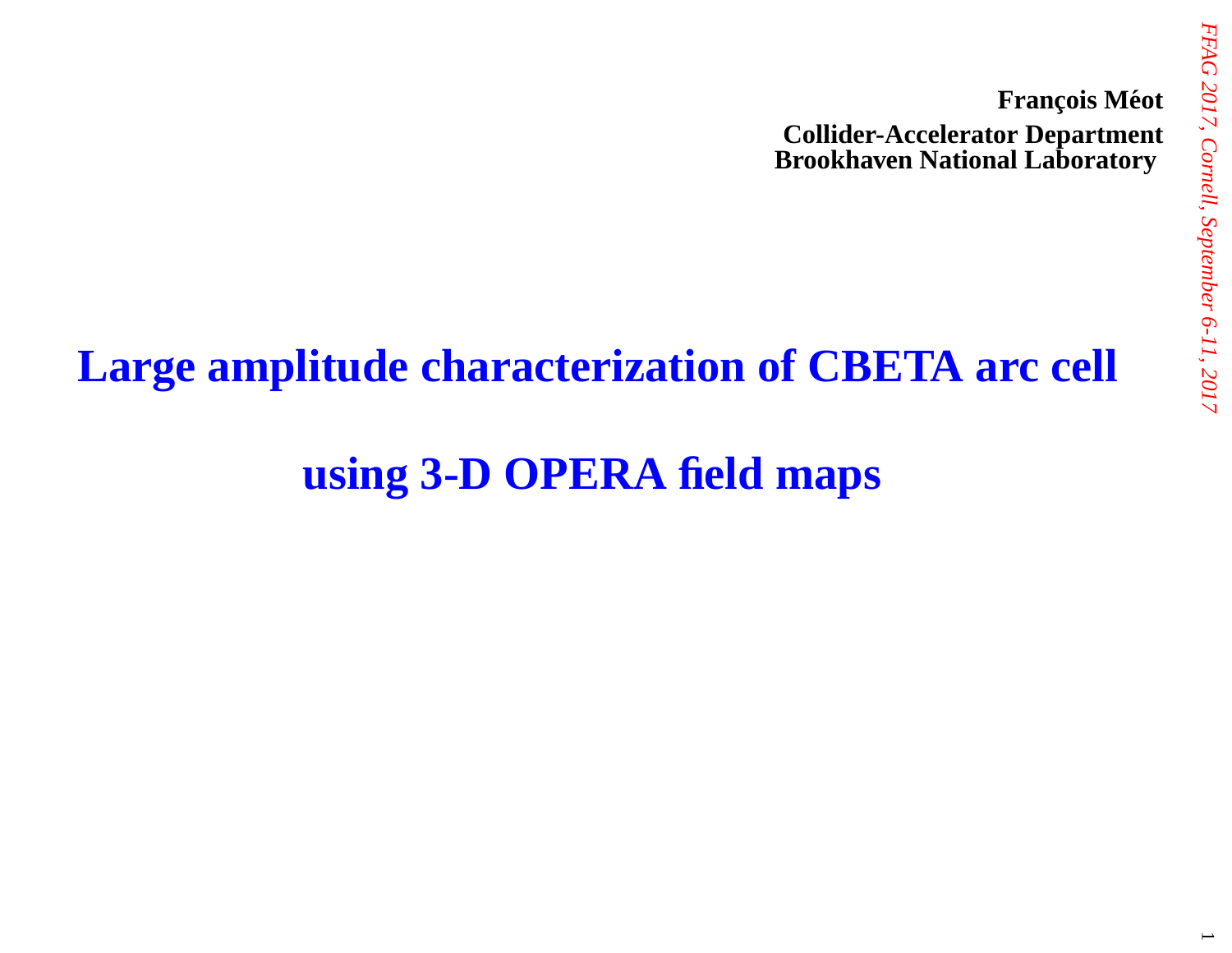**Contents**

- **1 Introduction<sup>3</sup>**
- **2 Field maps<sup>4</sup>**
- **3 Large amplitude<sup>10</sup>**
- **4 Tune footprint<sup>13</sup>**
- **5 Transmission<sup>14</sup>**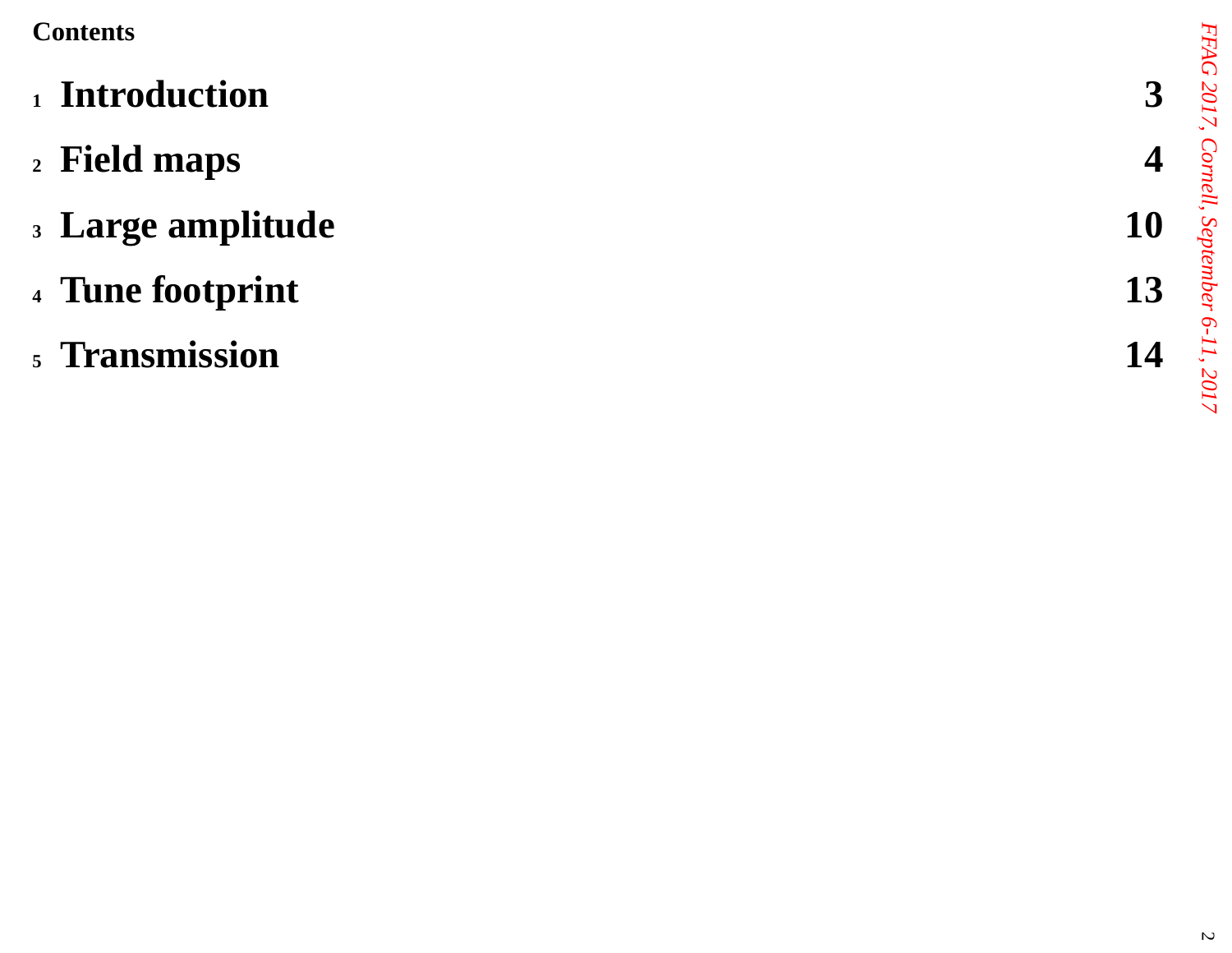### **1Introduction**

⋄ **Two things are addressed in these slides :**

 **the paraxial amplitude properties of CBETA arc cell.** This is in order essentially to make sure with tackle the next point **with the correct hypotheses, namely**

 **large amplitude properties of CBETA arc cell.**

⋄ **The investigation aims**

 **to validate, or to feedback on, the cell parameters and/or OPERAoutcomes,**

 **with the criterion that the expectations are met (tune footprint, dynamical admittance, etc.)**

⋄ **The exercise, back and forth between OPERA computation andray-tracing, including the numerous changes in the lattice param***eters, has kept <b>us busy the past 2* $\sim$ *3 years.*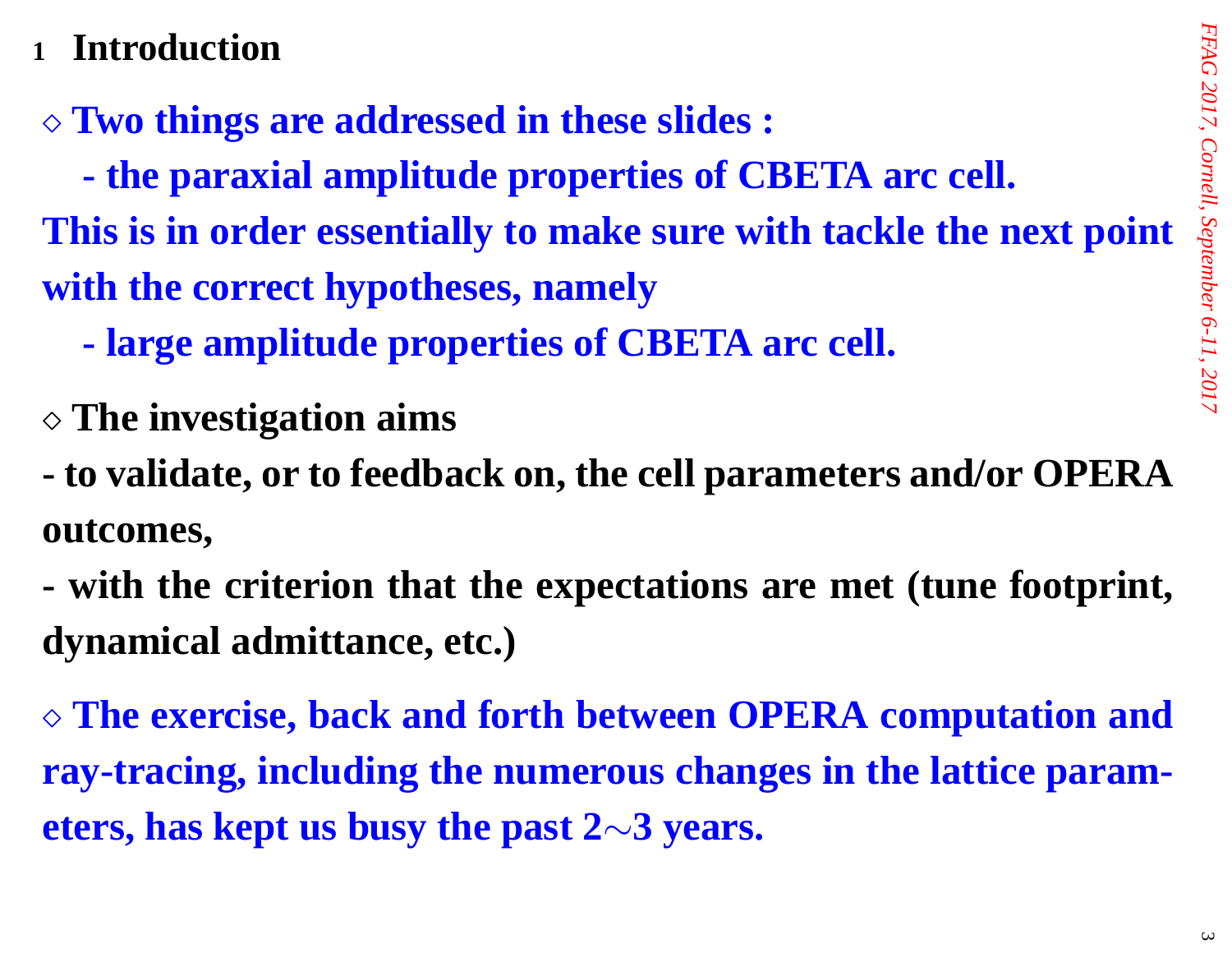## **2 Field maps**

# $\diamond$  The 3D field maps of concern have been produced by Nick Tsoupas

⋄ **As field maps are used, the study is fully based on stepwise ray-tracingtechniques : particles are pushedacross the field map step-by-step, typically millimeter steps.**

⋄ **Two models of the cell can be usedfor ray-tracing :**

- **either <sup>a</sup> single field map comprising QF and BD**
- **-** or two senar  **or two separate field maps.**



The latter is the case in these slides, two OPERA file that we called **"QF v6 x=+-4p1y=+-1p4z=+-25 stp=1mm integral N35EH.table" "BD v6 x=+-4p1y=+-1p4z=+-25 stp=1mm integral N35EH.table"**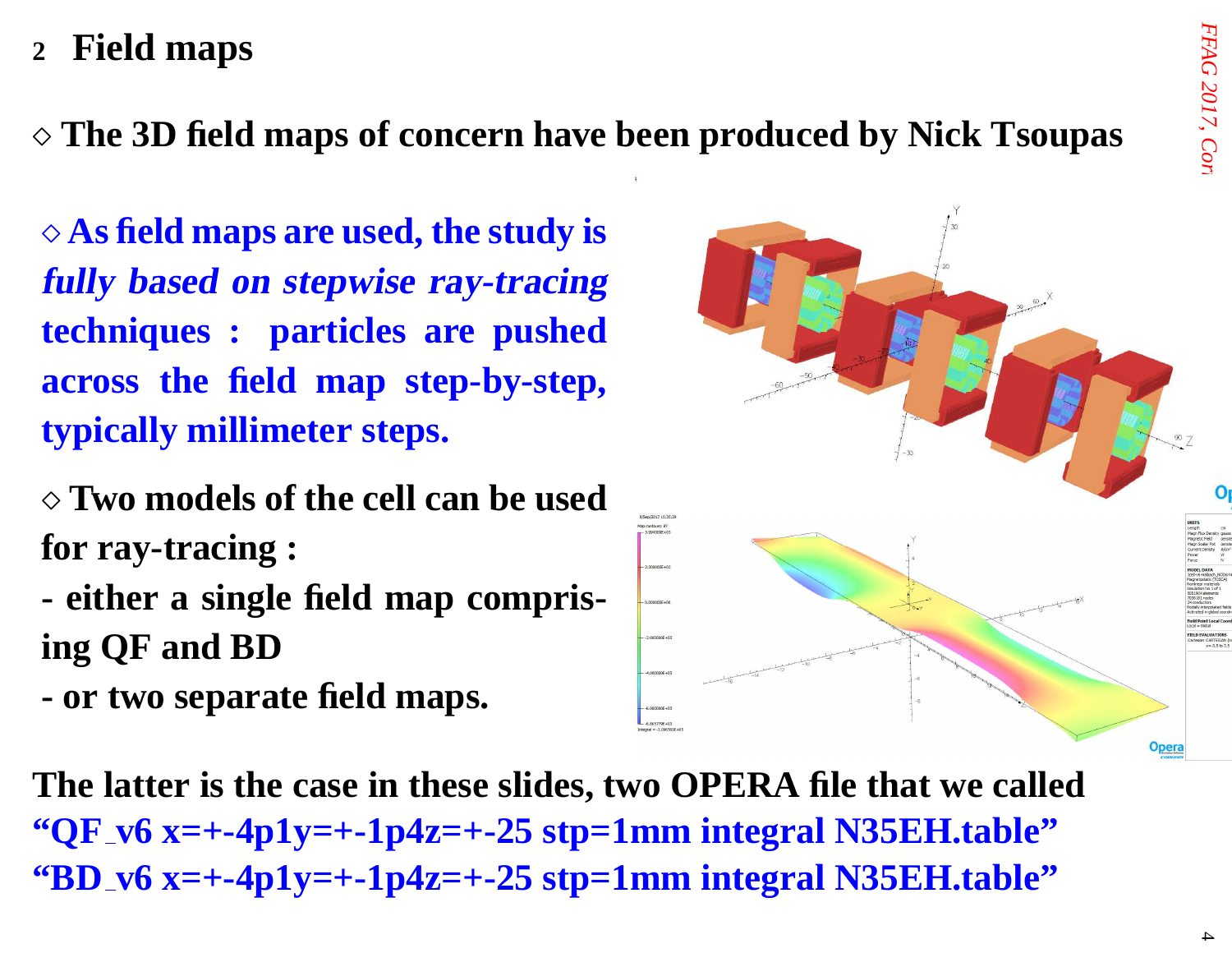⋄ **The cell magnets being short, the field along the orbits does not featureany plateau.**

 $\diamond$  As a consequence it has a rich content in derivatives, as results from  $V_1(s, x, y) = G_1(s)y - \frac{G_1^{(2)}(s)}{s}(x^2 + y^2)y + \frac{G_1^{(4)}(s)}{102}(x^2 + y^2)^2y + \dots$  (dipole)  $V_2(s,x,y) = G_2(s)xy - \frac{G_2^{(2)}(s)}{12}(x^2+y^2)xy + \frac{G_2^{(4)}(s)}{384}(x^2+y^2)^2xy + \dots$  (quadrupole)

 $(1)$ 

⋄ **This is the origin of the huge reduction of the dynamical admittance, compared to that of linear magnets (slide #10)(the latter is limited as well though, <sup>a</sup> sufficient cause for that are kinematic nonlinearities)**

**First order field derivative**  $dB_y/ds$  (**red)** along a trajectory off-mid-plane (blue).

er 6-11, 201



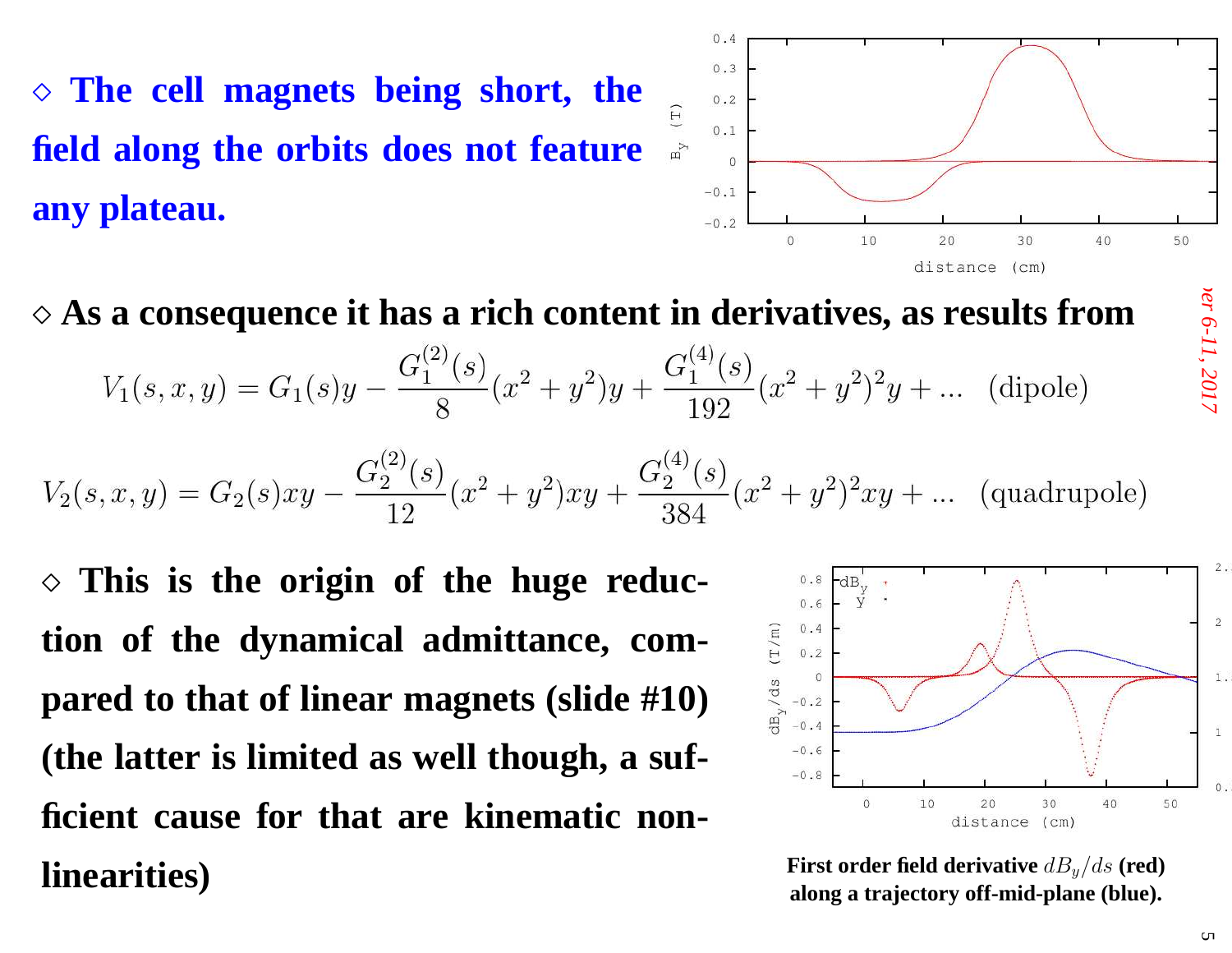⋄ **An ideal cell without any random errors (neither field not alignment) is considered.**

⋄ **It does include systematic non-linearities, namely,**

**(i) the multipole content intrinsic to the magnet geometry in theOPERA simulation, and**

**(ii) the non-linearity content resulting from the longitudinal form factor as addressed above. Note that the latter includes all ordersin x, y.**

⋄ **In addition, as stepwise ray-tracing is used the kinematic nonlinearities are present in the motion, always.**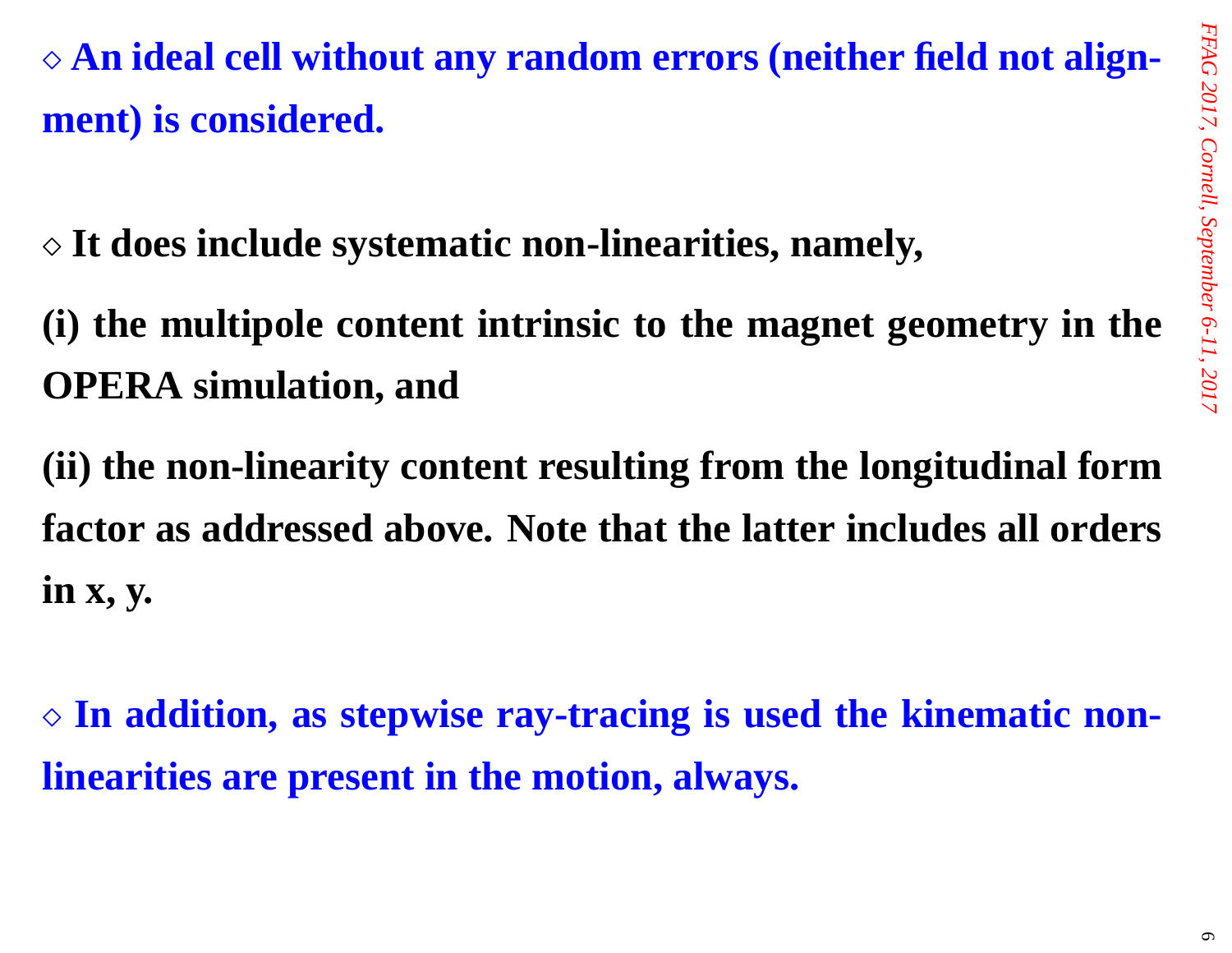• Check the positioning of the magnet with respect to the map frame (which is also the mesh frame). They are centered on the center of the **field map.**

⋄ **Field from QF field mapfile, along x=1, 2 and 3 cm. The field is symmetric wrt. s=0 plane** <sup>→</sup> **magnet centered in the mesh.**



⋄ **Field from BD field mapfile, along lines at variousconstant-x values.**

**The field is symmetric wrt. s=0 plane** <sup>→</sup> **magnet cen-**

**tered in the mesh.**

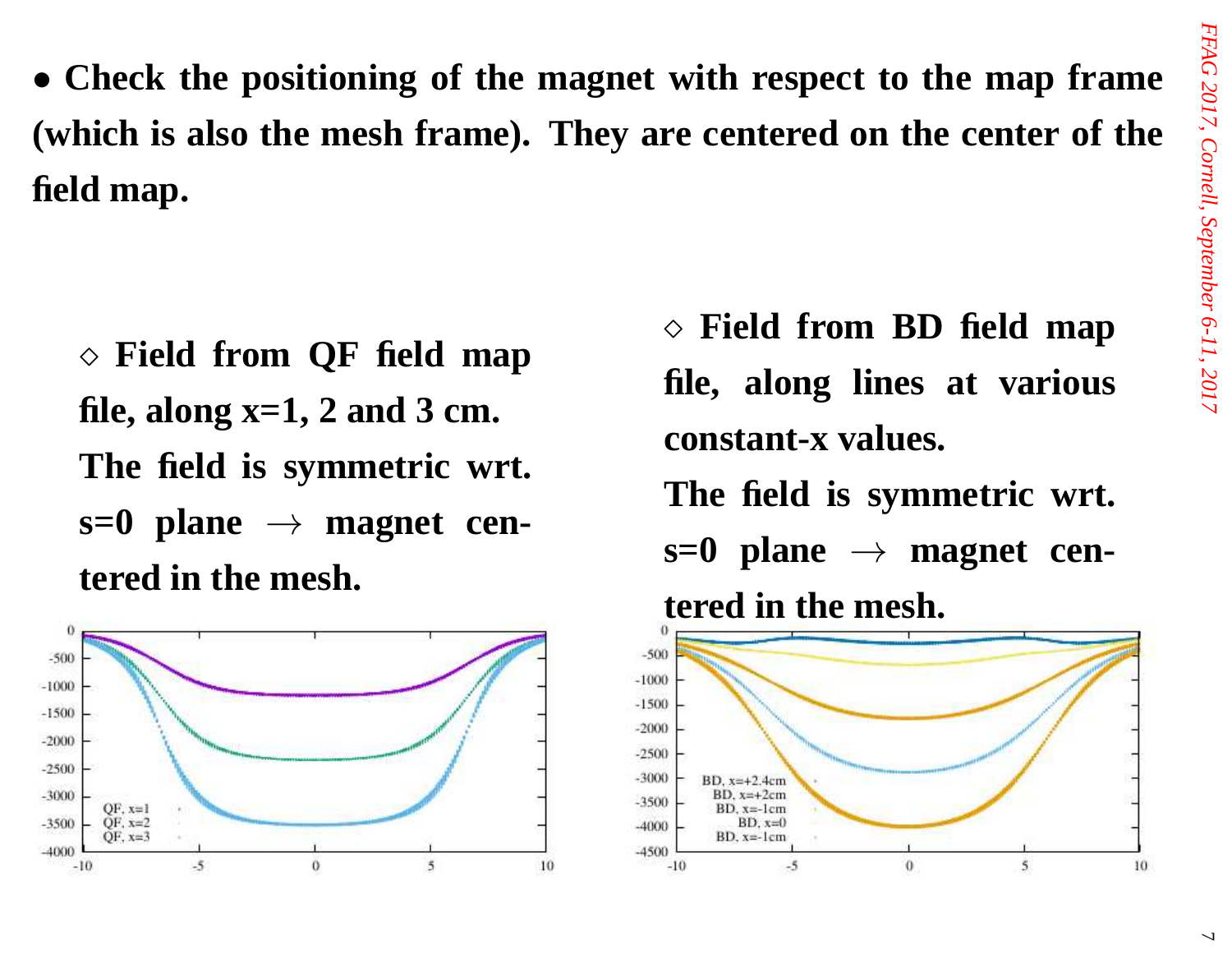• Check the centering of extreme orbits (42 and 150 MeV) in QF and **BD maps.**

(Orbits over a 40-153 MeV range are plotted here, the design energies **are colored.)**

⋄ **QF : The <sup>42</sup> and <sup>150</sup>MeV orbit excursionsreach** <sup>±</sup>**23.33 mm : the beam is correctly centered.**

⋄ **Orbit excursion in BD magnet (centered on 0, length 12 cm).**

⋄ **Field along <sup>30</sup> different orbits in QF and BD(40 to 153 MeV).**





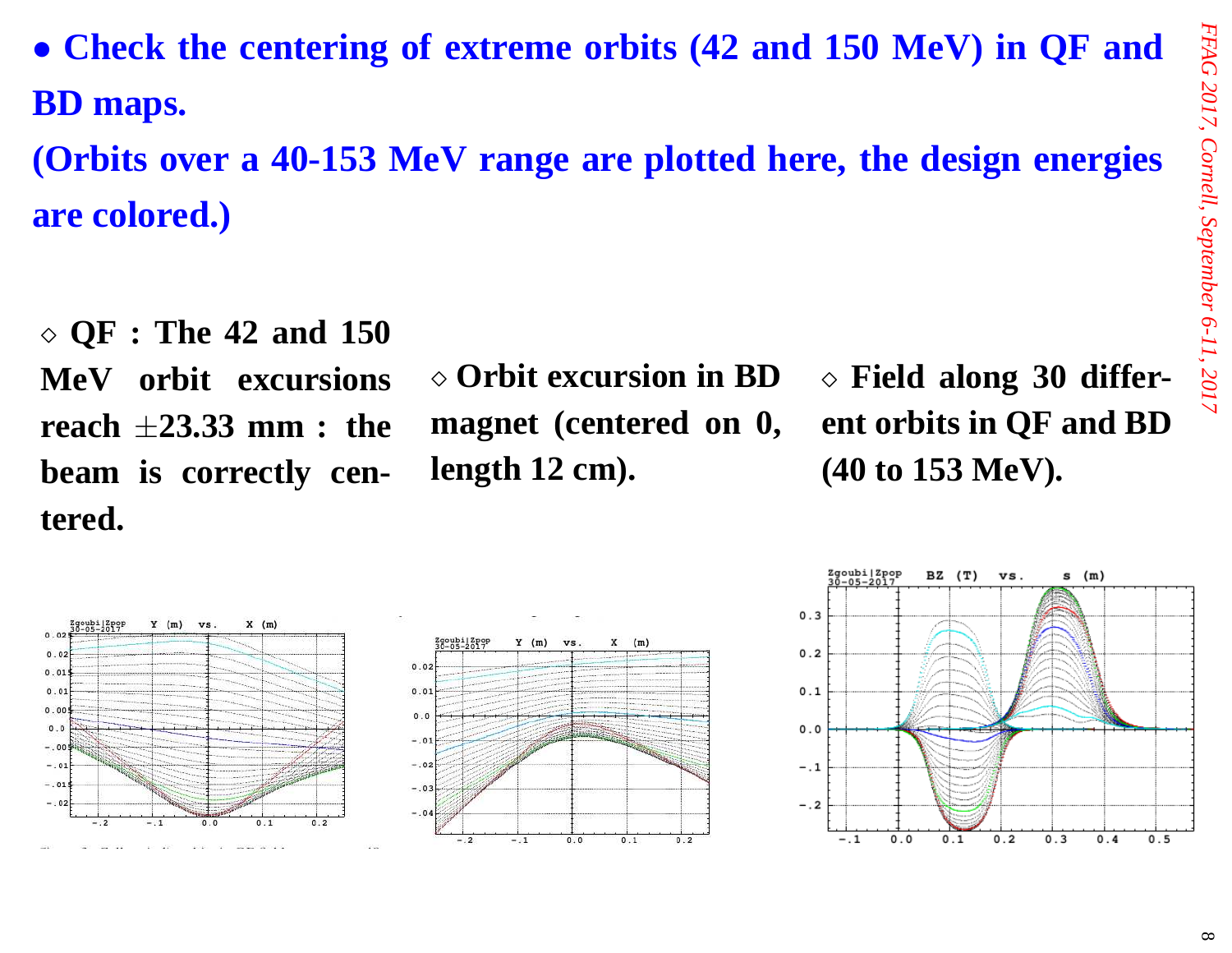### • **Energy dependence of cell tunes (from first order mapping), from** 40 MeV up to maximum stable energy  $(\approx 166 \text{ MeV})$ .



• **Energy dependence of orbit position (at center of long drift), path length and time of flight.**

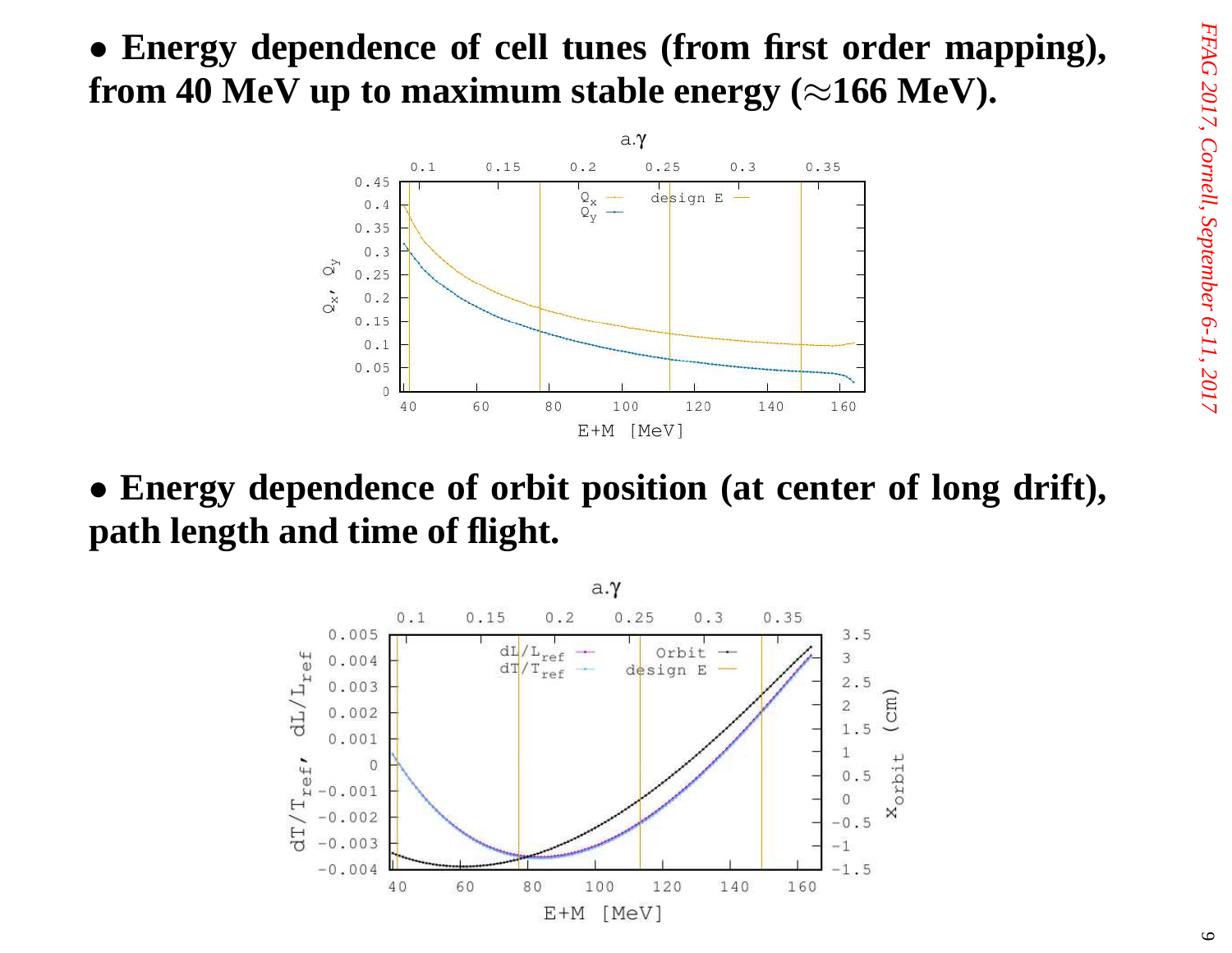



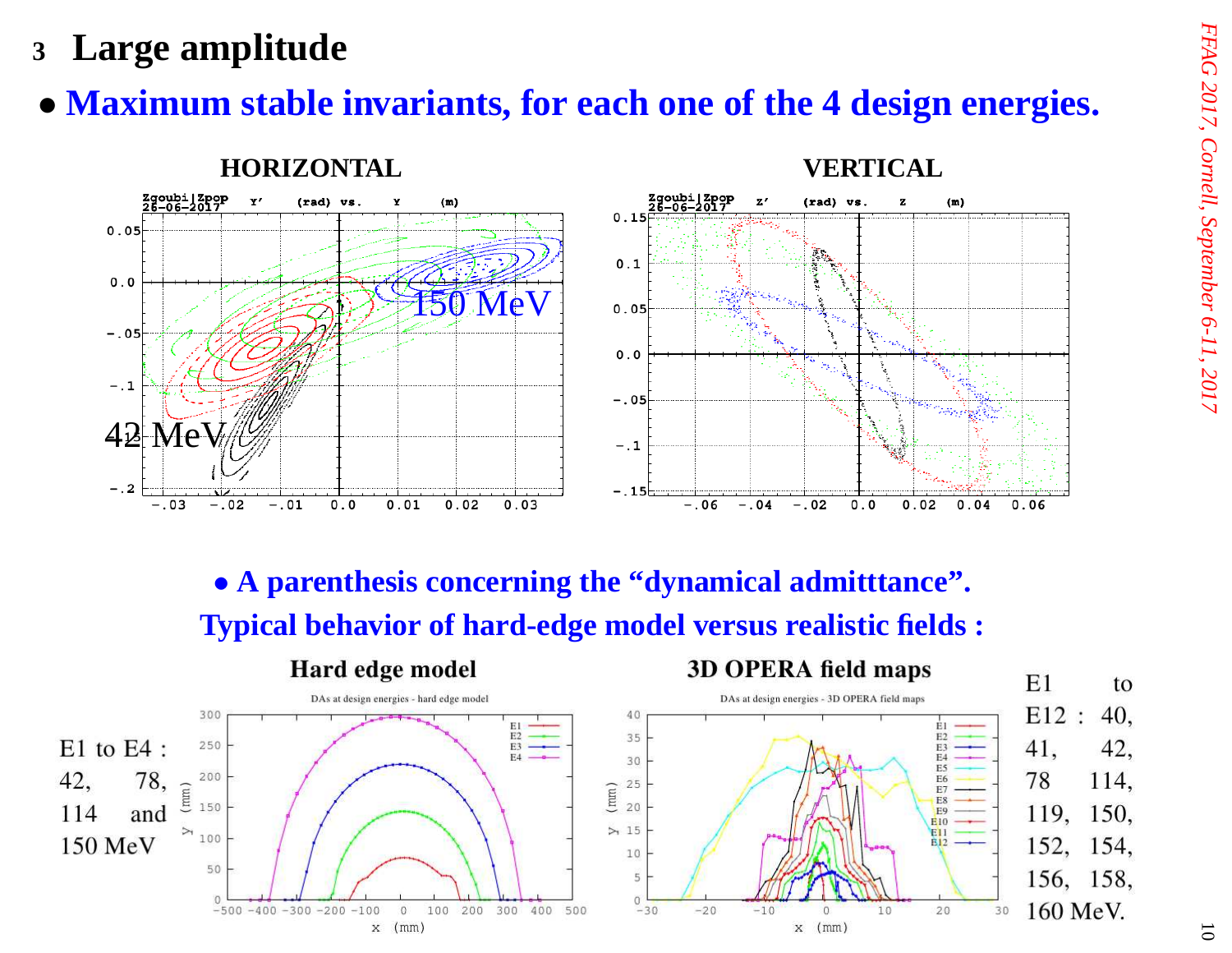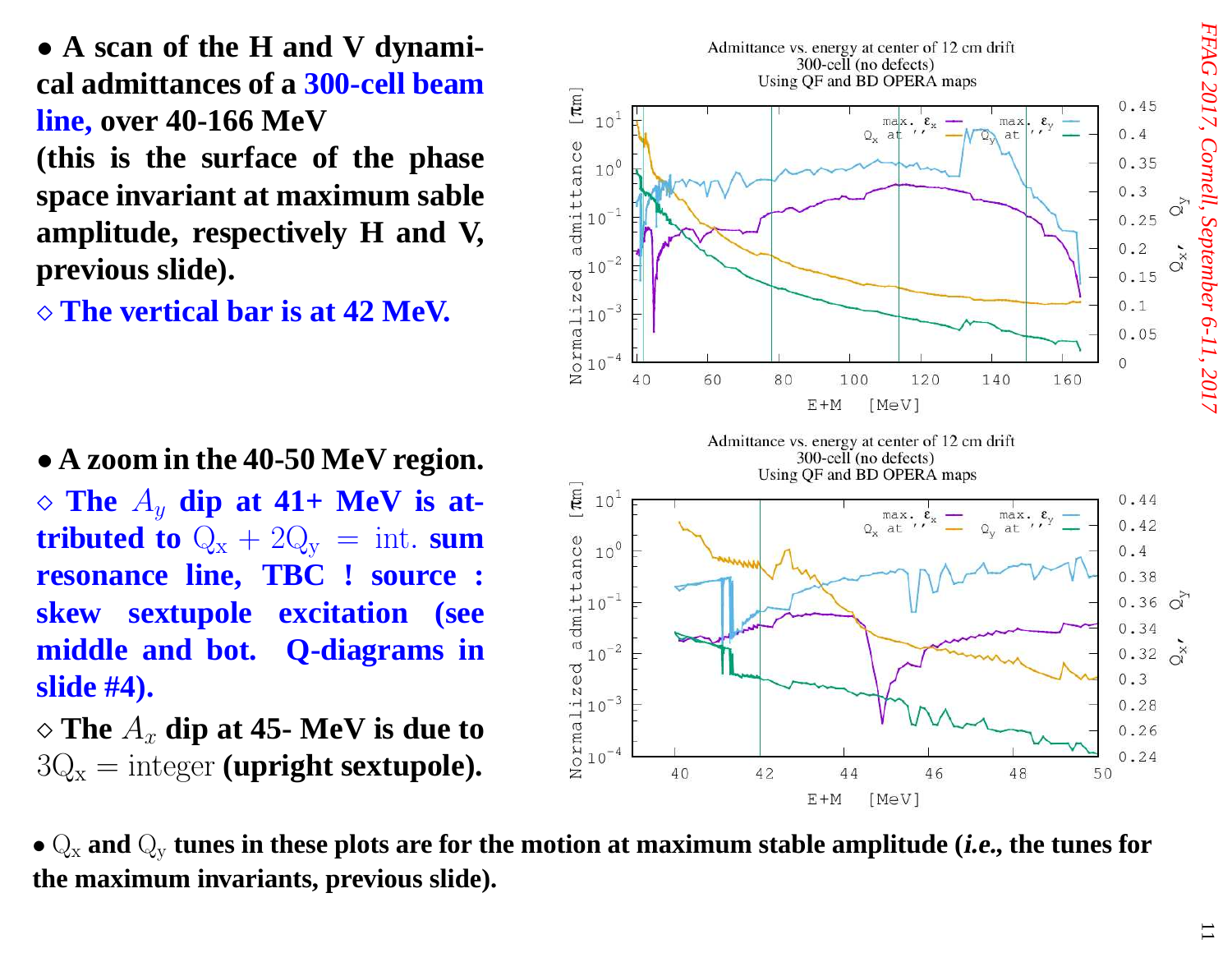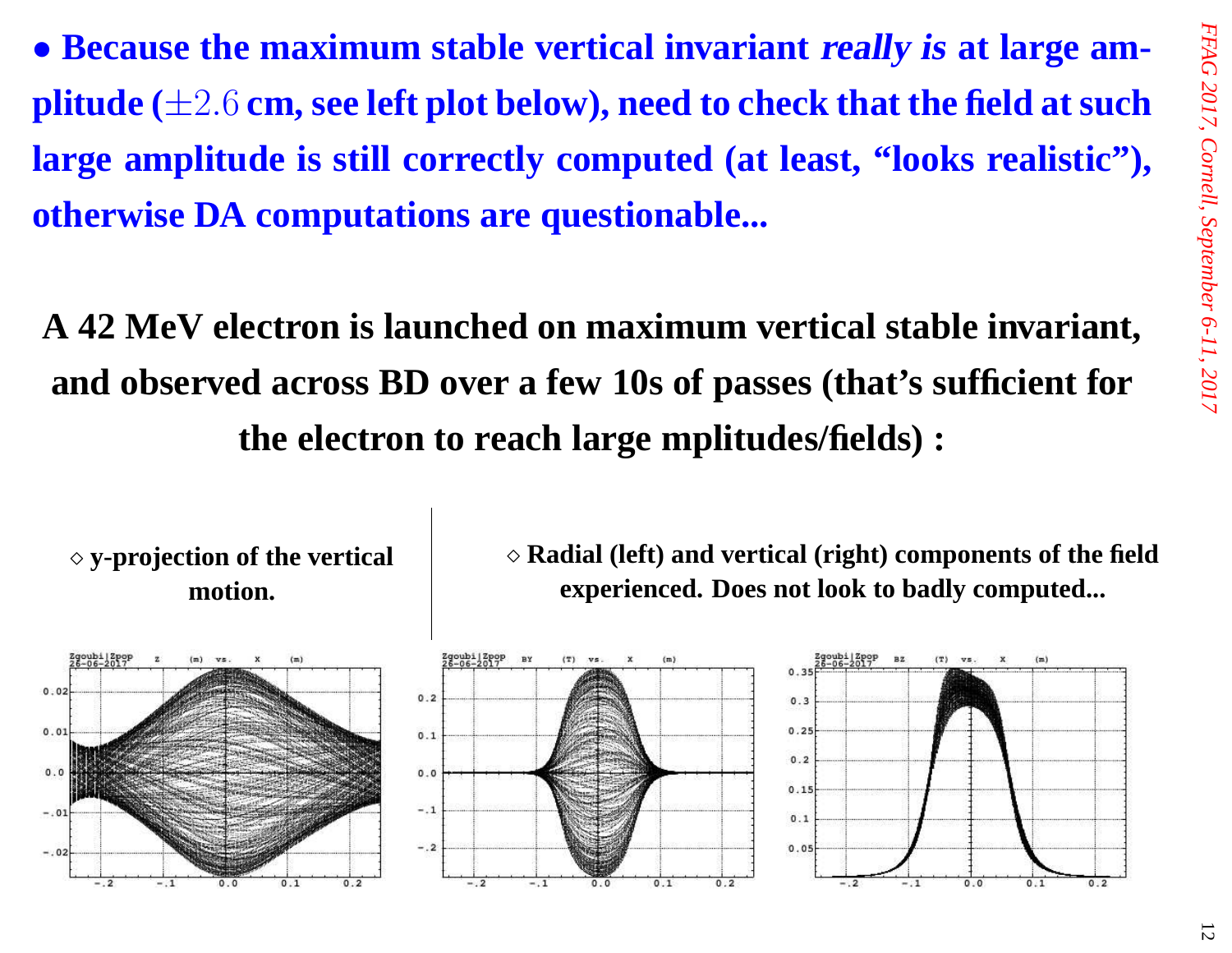- 
- 
-